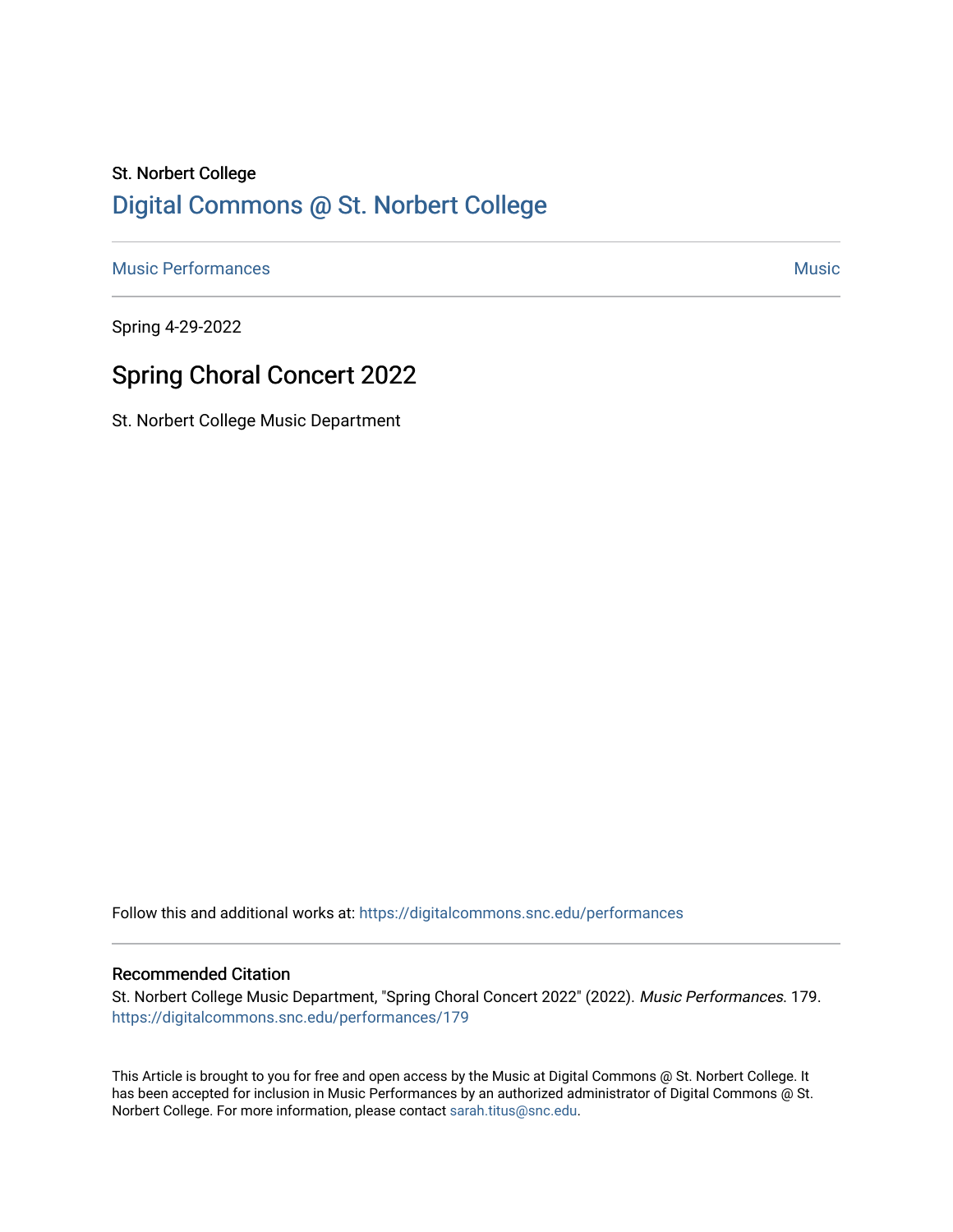# *Spring Choral Concert Senior Tribute*

*Featuring: The St.Norbert College Chamber Singers, Concert Choir Acafellas & Knightingales*

*Dr. Sarah Parks, Director Mrs. Elaine Moss, Accompanist*

> **Friday, April 29, 2022 Abbot Pennings Hall of Fine Arts Walter Theatre 7:30 p.m.**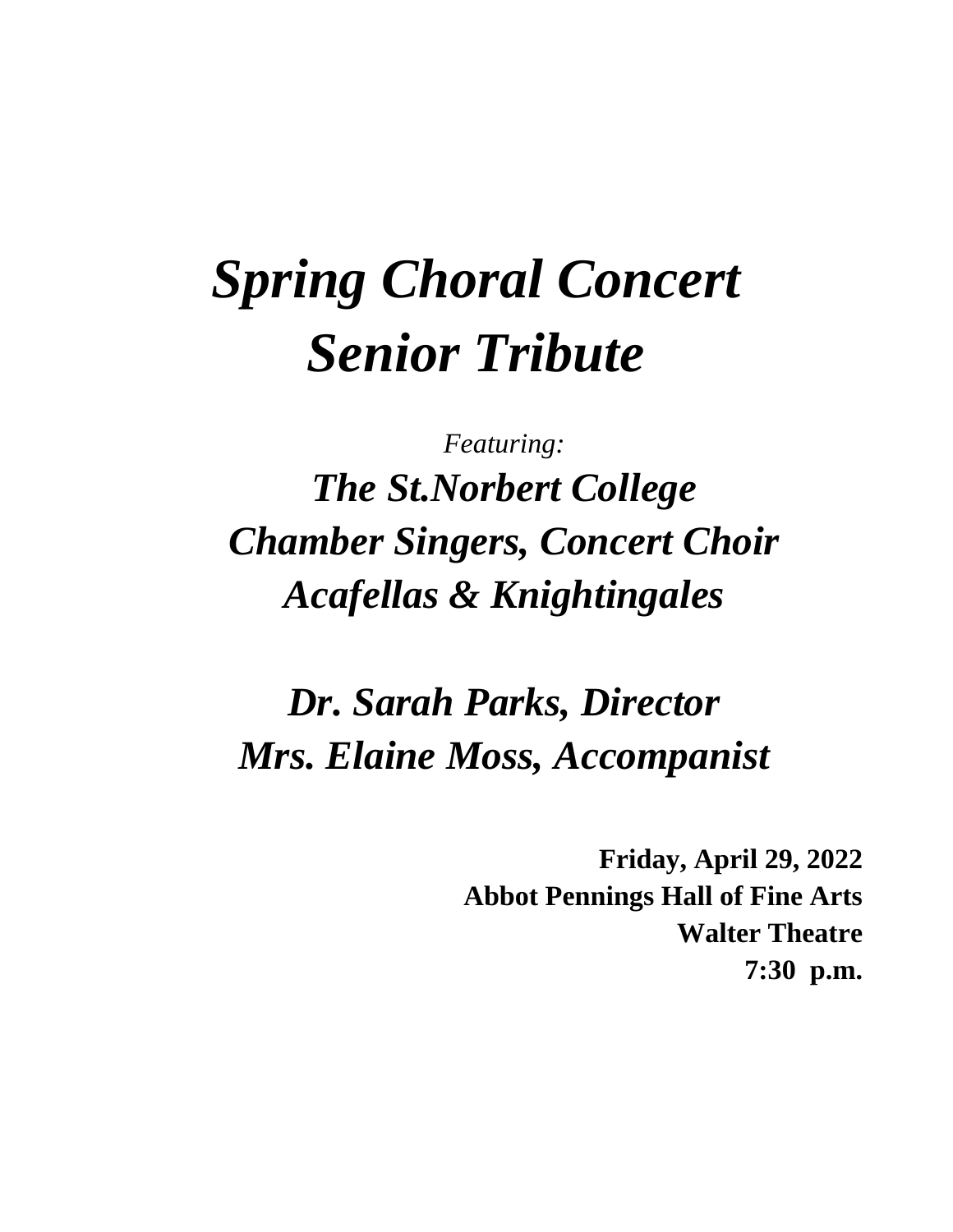

# **Chamber Singers**

*Kirstin Duprey and Jack Eckelaert, percussion, Andrew Parks, horn*

# **Concert Choir Men**

Pavane for a True Musical Prince (Don's Song)………………………….....…Randl and Leviev

Dirait-on from Les Chansons des Roses.……………………..............…..……Morten Lauridsen Abandon surrounding abandon, tenderness touching tenderness… Your oneness endlessly caresses itself, so they say;

self-caressing through its own clear reflection. Thus you invent the theme Of Narcissus fulfilled.

~ Rainer Maria Rilke, from Les Roses

# **Chamber Singers Men**

| arr. Timothy C. Takach |  |
|------------------------|--|

# *Alex Sage, Alex Volk & Collin Hess, solos*

# **Acafellas**

Take Me Home, Country Roads…………..……………………………..…...…..….John Denver

arr. Marcel LaFountain

**Original Composition** 

Nature………………………………………………..………………………..Marcel LaFountain

Megan O'Neil, Elle Dannecker, Savanna Meo, Megan Schirger, Sarah Jensen, Emily Hacker, William Hammarstrom, Zachary Dickhut, Noah Buhle, Nicholas Surprise, Jack Kent & Kieren Wallace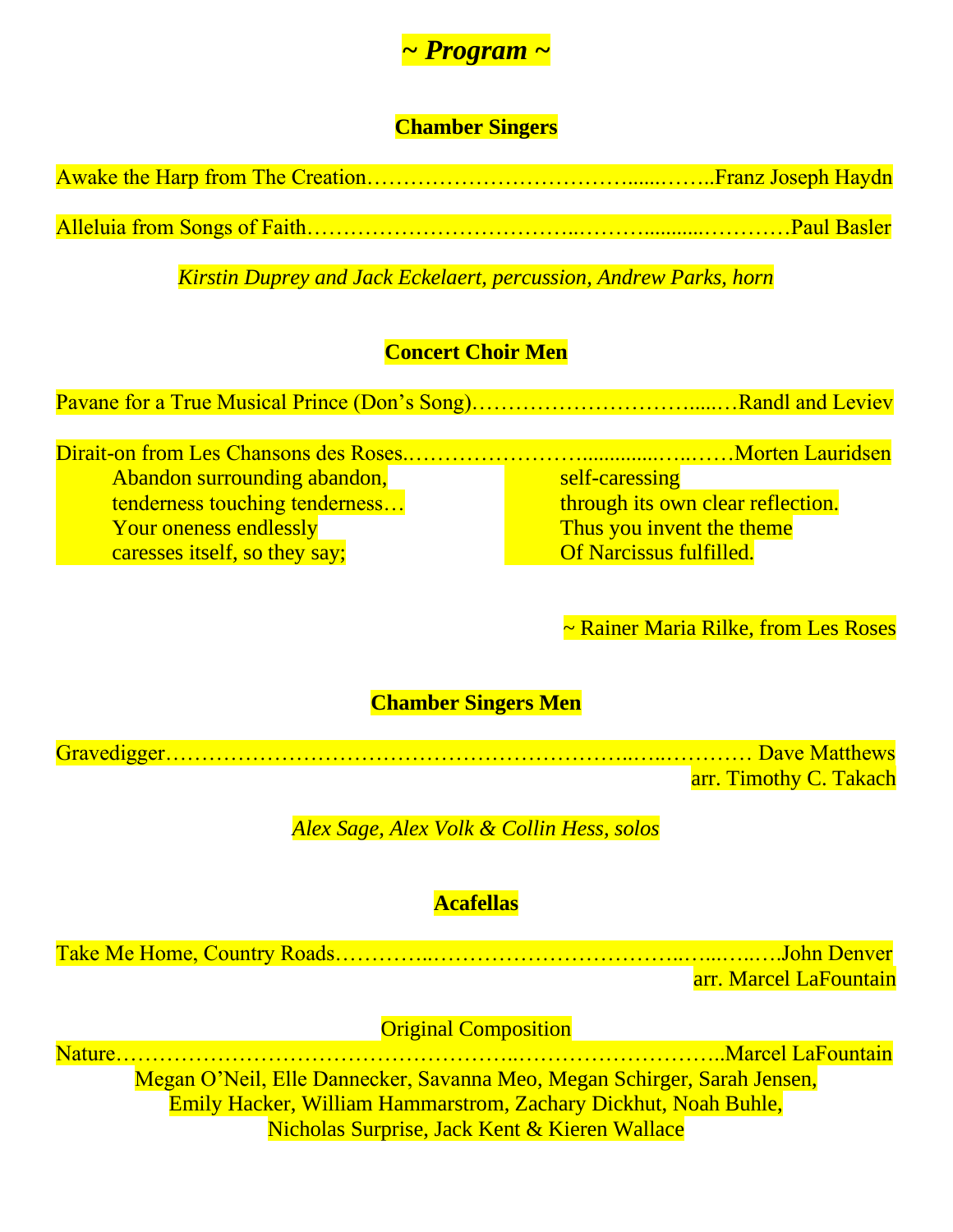# **Knightingales**

| <b>Concert Choir Women</b>                     |
|------------------------------------------------|
|                                                |
| Krista Huckstep, solo                          |
|                                                |
| <b>Concert Choir and Chamber Singers Women</b> |
|                                                |
| <b>Senior Song</b>                             |
|                                                |
| arr. Alan Billingsley                          |
| Jessica Kust, piano                            |
| <b>Chamber Singers</b>                         |
|                                                |
| arr. James Quitman Mulholland                  |
| Craig Sampo, solo                              |
| <b>Concert Choir and Chamber Singers</b>       |
|                                                |

*Elissa Ribbens and Mrs. Elaine Moss, piano*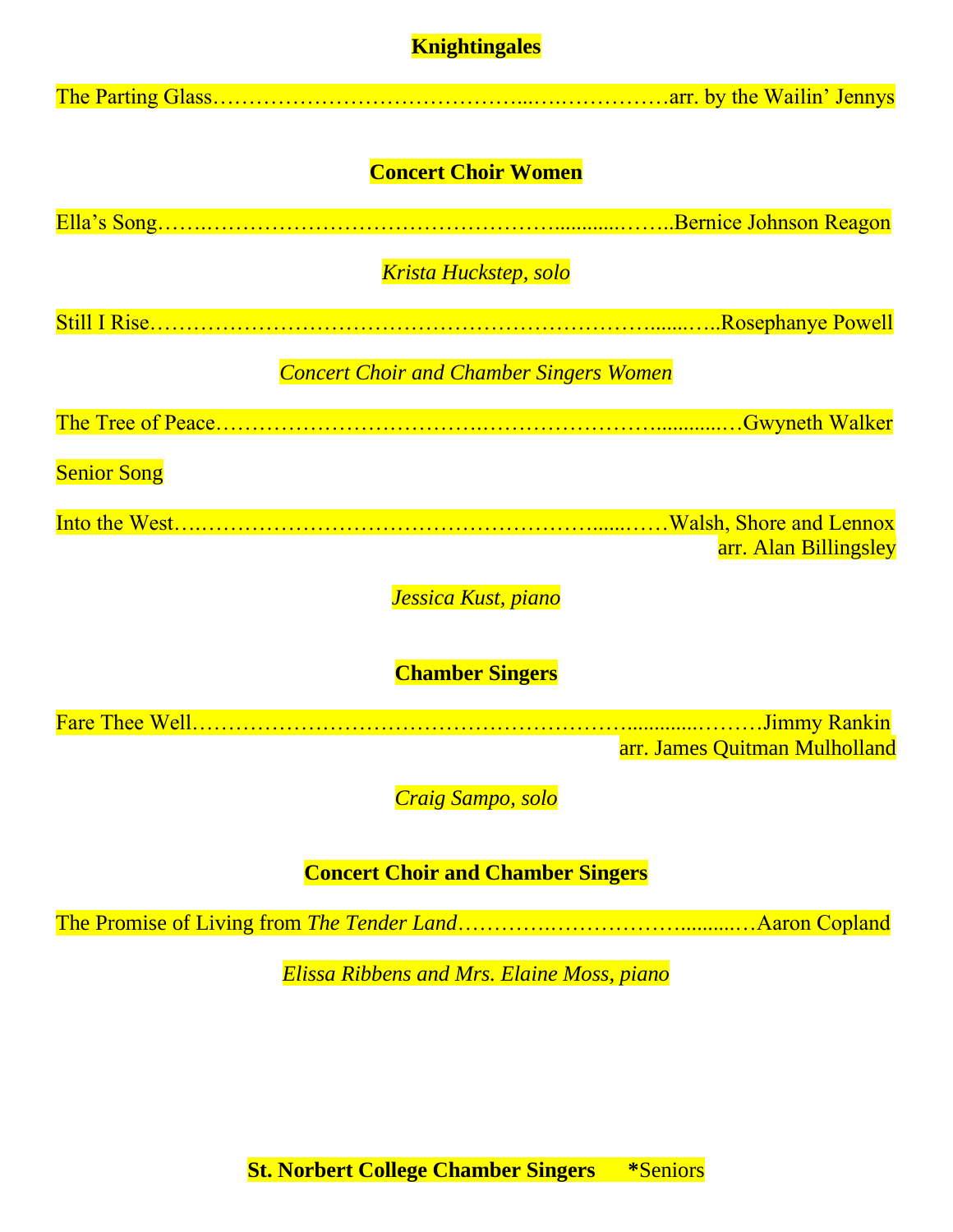#### **Soprano**

Ana Bakken, Green Bay \*Natalee Cunningham, Oostburg Elizabeth Dannecker, Milwaukee Kirstin Duprey, Manitowoc Alyssa Higley, Hartford Elisha Jaeke, Hartford Hannah Knutson, Greeneville, TN \*Megan O'Neil, Naperville, IL \*Jessica Rabbitt, La Crosse Elissa Ribbens, De Pere Maria Sausen, Green Bay Lauren Wargin, Two Rivers

#### **Alto**

Rebekah Cleaver, Elroy Dayle Duffek, Hartford Aubrie Faust, Hartford \*Samantha Frinzi, Mayville Emily Hacker, Oconomowoc Sarah Jensen, Random Lake Jennah Ludwig, Eagle River \*Lauren March, Iron Mountain, MI Kiera Matthews, West Bend Savanna Meo, Green Bay Annika Osell, Green Bay

Emily Rosenfeldt, Oconto Megan Schirger, Grafton Briana Scott, Waukesha Jessica Wachs, Hartford

#### **Tenor**

Noah Buhle, Hartford \*Austin Daoust, Brussels Zachary Dickhut, Waupun Marcel LaFountain, Necedah Stephen Lin, Kimberly John Michalak, Hartford Craig Sampo, Pulaski Nicholas Surprise, Wautoma Michael Wagner, Ashwaubenon

#### **Bass**

\*Keith Andereck, Hartford \*Jonathan Carroll, Appleton \*Collin Hess, Suamico \*Davey Holzer, Hartford Connor Klavekoske, Beaver Dam Evan Osgood, Indianapolis, IN Alex Sage, Beloit Alex Volk, Menomonee Falls Kieran Wallace, Appleton

#### **St. Norbert College Concert Choir** \*Seniors

#### **Soprano I**

Ana Bakken, Green Bay Elizabeth Dannecker, Milwaukee Megan Evans, Appleton Sophia Joski, Kewaunee Molly Linczeski, Marinette Emily Rosenfeldt, Oconto Lauren Wargin, Two Rivers Olivia Wimme, Stevens Point Emerald Hartjes, Stevens Point

#### **Soprano II**

Annabelle Broeffle, Chicago, IL Tasha Dantoin, Pulaski Eva Finke, Oconto Falls Krista Huckstep, Oconomowoc Elizabeth Lampereur, Cedarburg Carolyne Roepke, Chilton Megan Schirger, Grafton \*Teagan Wernicke, Sobieski

#### **Alto I**

Amalia Burmesch, Fredonia Julia Camarillo, Berwyn, IL Erin Hanke, Howards Grove Sarah Hanna, Luxemburg Stacie Hartl, Stratford Amy Holzer, Hartford Megan Lau, De Pere

#### **Alto II**

Emily Hacker, Oconomowoc Rylee Kramer, Little Chute \*Kathryn Sauter, Appleton Hannah Schierl, Appleton Michaela Tisdale, Port Washington Whitney Zutz, Valders

#### **Tenor**

Zac Dickhut, Waupun John Dicks, Lake Villa, IL Walker Lake, Green Bay Andrew Lococo, Mequon Craig Louis, Rice Lake

#### **Bass**

Jack Eckelaert, Appleton Richard Kohlhaas, Peachtree City, GA Nathan Ortiz, Oconto Gus Mahner, Medford Owen Ward, Milwaukee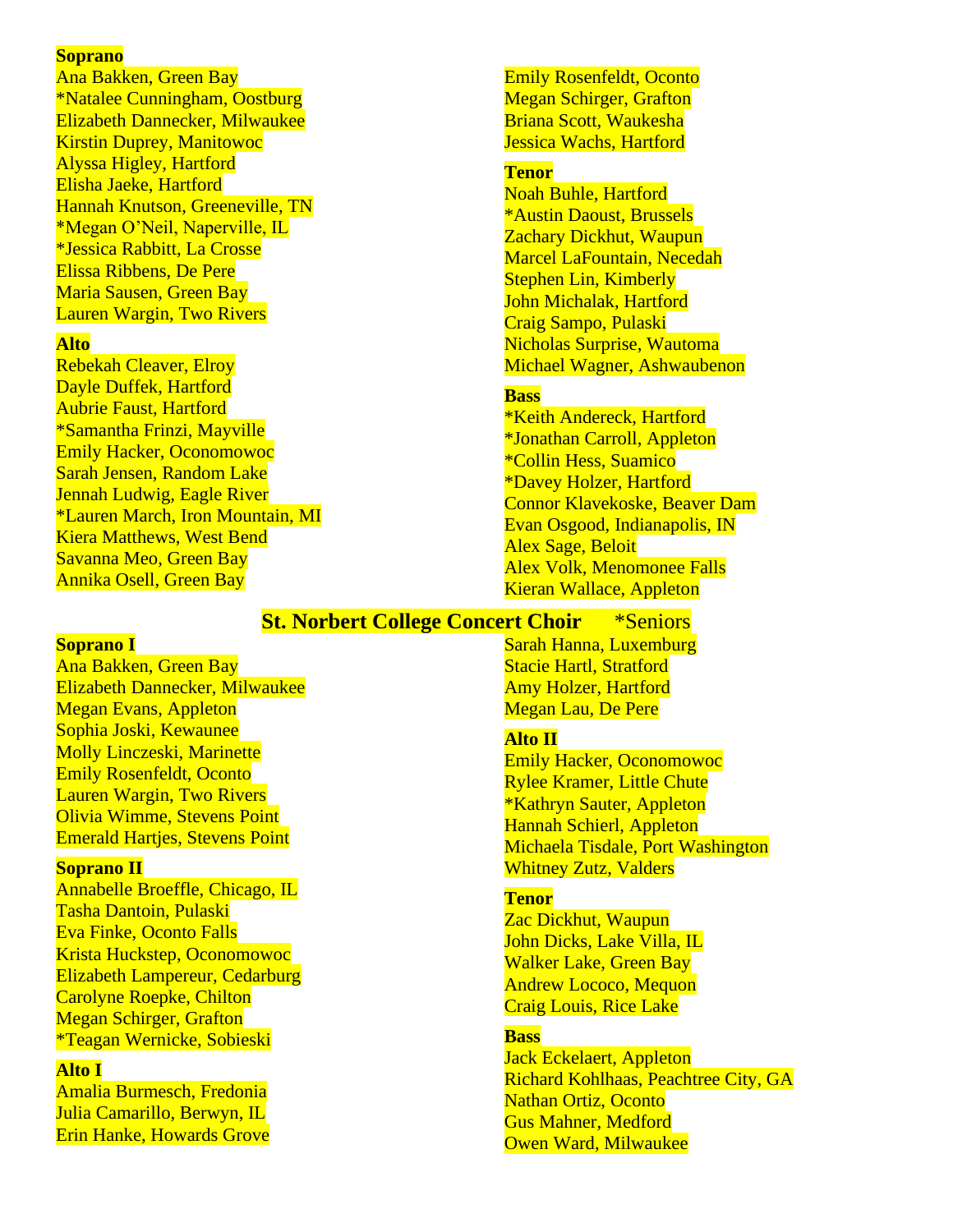#### **Acafellas**

Logan Balow, Noah Buhle, Zac Dickhut, Billy Hammarstrom, Jack Kent, Richard Kohlhaas, Marcel LaFountain, Stephen Lin, Evan Osgood, Adam Rohde, Mason VanRossum, Kieran Wallace

#### **Knightingales**

Elle Dannecker, Kristin Duprey, Sarah Jensen, Annika Osell, Emily Rosenfeldt, Megan Schirger, Lauren Wargin

# *~Bios~*

**Allison Baranczyk** of Gillett, WI, will be graduating with a degree in Music Education with certification in instrumental, vocal, and general music. In her time at St. Norbert College, she has studied flute with Dr. Kortney James and voice with Ms. Bethany Thier. Allison has been involved in various music ensembles at St. Norbert College over the years, including Chamber Singers, Women's Choir, Flute Choir, Concert Band, and Wind Ensemble. Allison had her first experience student teaching at Langlade Elementary and the Early Learning Center, and is now enjoying her second placement at Freedom Middle and High School. Allison would like to thank her friends and family for their support, patience, and the unforgettable memories throughout the last four years as a student at St. Norbert College.

**Jonathan Carroll** of Appleton, WI will be graduating this spring, majoring in English, Philosophy, and Psychology. Beyond singing with the Chamber Singers every semester throughout his four years, he is also an active member of Tau Kappa Epsilon, the SNC Mock Trial team, Knight Theatre, the Developmental Decision-Making Lab, Student Government, and the SNC Times write staff. He has held numerous executive positions in some of these organizations as well, in addition to a number of the honor societies which he belongs to. During his time at SNC, he has enjoyed the opportunities to present his work at several conferences and conventions around the nation. He would like to thank everyone in his life who has supported his efforts at scholasticism, creativity, and humor, despite how challenging it may be at times to do so (especially the lattermost).

**Natalee Cunningham** is a senior Sociology and Music Liberal Arts double major from Oostburg, WI. While at St. Norbert College, Natalee studied voice in the studio of Dr. Yi-Lan Niu as well as with Mr. Kent Paulsen, director of the Knights on Broadway. She has been a member of various ensembles throughout her college career, including Chamber Singers, Knights on Broadway, Women's Chorus, Opera Workshop, and Concert Band. She has also been a member of Theta Phi Alpha fraternity, Omicron Delta Kappa, Order of Omega, and Phi Kappa Phi. Natalee has been involved with Knight Theatre since her freshman year of college, and this past year, had the opportunity to direct the organization's production of *Legally Blonde the Musical.* Natalee would like to thank her friends and family for their endless love and support throughout her college career.

**Austin Daoust** will be graduating with a double major in Biology (organismal concentration) and Spanish. He has been in either Men's Chorus or Chamber Singer's every semester except when he studied abroad in Quito, Ecuador for one semester. He also has had the privilege of taking vocal lessons in his final semester at SNC with Dr. Michael Rosewall, which lessons have tremendously increased his vocal abilities. He has served on various worship teams since his freshman year in high school, and never intends to stop using his musical abilities to serve his local community, whether that be at church, or a school, or an assisted living home. Music has always been one of Austin's primary passions, and he is very thankful to SNC for nurturing his love for music and for coming alongside him as he searches for his true musical calling. After graduation, he hopes to find full-time employment, perhaps in a lab, or teaching English abroad.

**Samantha Frinzi** of Mayville, Wisconsin is graduating from St. Norbert with a BA in English, accompanied with a History minor. She has been involved in band as a trombonist for all four years, as well as in the choir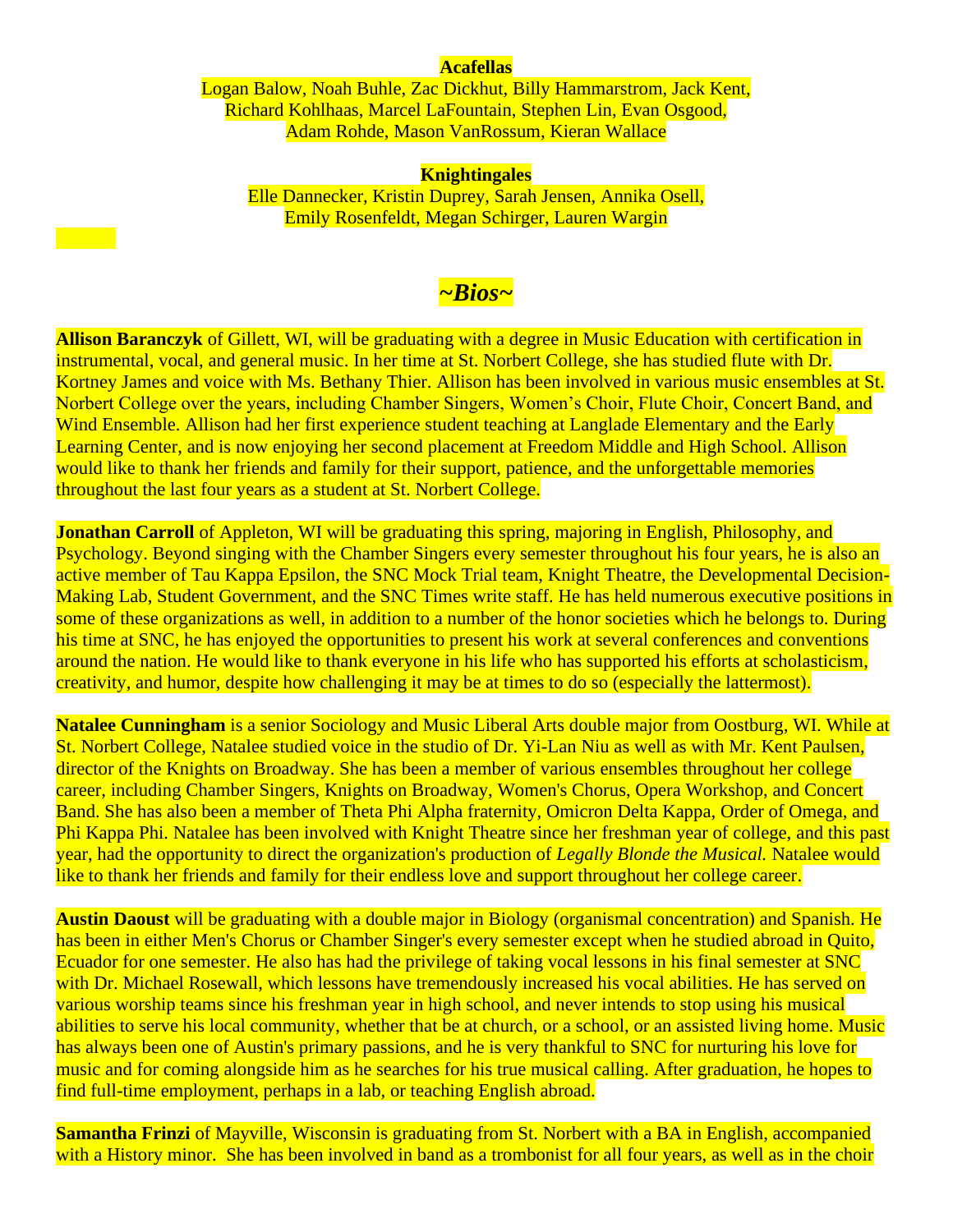program since second semester of her first year. When she is not taking part in her studies and music, Samantha can be found working on the St. Norbert Times, the college newspaper, where she has served as the Editor in Chief for the past two years. Samantha would like to thank her family and friends for always supporting her throughout her musical career. She would also like to thank all of the music directors that she has had in her musical career, for without them, Samantha would not be able to perform today.

**Sara Gunderson** is graduating Magna Cum Laude this May with a degree in Music Education with certifications in choral and general music. She studied voice under Dr. Sarah Parks and briefly in the piano studio of Justin Krueger. She has been involved in Chamber Singers, Women's Choir, Abby Singers, and Opera Workshop during her time at SNC. She has performed in Knight Theater shows including Into the Woods and Chicago, but is especially grateful for the opportunity to Vocal Direct this year's production of Legally Blonde the Musical. She is currently Student Teaching with the choirs at Green Bay Southwest High School, and completed her general music placement at Aldo Leopold Community School in March. She is thankful for the guidance of all her professors and her cooperating teachers Gretchen Berger and Brandon Rockstroh for seeing her through till the end.

**Collin Hess** from Suamico, WI, is a biology major with music and chemistry minors. He has been highly involved around campus through leadership opportunities in RHA and Cru, involved in research, participated in the TRIPS program, and has remained active in music through choir the past four years. He has also been active in volunteering through the YMCA, Freedom House, and Bellin Hospital. This next year, Collin will be continuing his education at MCW Green Bay in hopes of becoming a physician. He would like to thank his friends and family for all their support throughout the last 4 years.

**Davey Holzer,** of Hartford, Wisconsin, will be graduating this year with a Bachelor's Degree in Biology, and will be attending the Medical College of Wisconsin in Milwaukee next fall as a medical student. Davey has participated in Chamber Singers in all four of his years at SNC, and is extremely grateful for all of the memories and friendships he has made through his involvement in the ensemble. He would like to thank Dr. Parks for the enthusiasm, wisdom, and inspiration she provides the Chamber Singers with in every rehearsal. He would also like to thank his family and friends for always supporting his involvement in music!

**Jessica Kust** is from Klondike, Wisconsin, and is pursuing a major in piano performance. She started taking piano lessons when she was five years old. She is in her fourth and final year of lessons at St. Norbert under the guidance of Mrs. Elaine Moss. To further immerse herself in the musical industry, she plays the clarinet in Wind Ensemble, takes composition lessons with Dr. John Hennecken, and learns fun piano duets with Connor Klavekovske. In the past, she has taken vocal lessons from Mrs. Linda Feldman, enjoyed playing piano with the Green Bay Civic Symphony and with the St. Norbert Jazz Ensemble, and has performed with KIDS from Wisconsin. Jessica would like to thank Mrs. Elaine Moss for her instruction, Mrs. Carol Ann Lemke for the lessons in healthy musical discipline, and her family and friends for listening to her repertoire until they all had the music memorized.

**Lauren March** is a senior from Iron Mountain, MI, majoring in Theology & Religious Studies with minors in Philosophy and Music. During her time at SNC she has studied voice with Dr. Yi-Lan Niu and has participated in various ensembles including Concert Band, Jazz Band, Concert Choir, and Chamber Singers. In addition to her activities in the music department, she has enjoyed working in the THRS department as a Teaching Assistant, as well as spending a semester abroad in Florence, Italy. Lauren would like to thank her professors, friends, and family members for all their support and guidance throughout her college career.

**Megan P. O'Neil** ('18) is from Naperville, IL and is studying Choral Music Education here at SNC. She is delighted to be performing in this year's Honors Recital! Megan has been involved in many musical opportunities such as D.A. Joyce Riley in Knight Theatre's production of *Legally Blonde*, Electra in the Birder Studios' production of *CATS*, The Monitor in SNC Opera Workshop's production of *Sour Angelica*, and A Nun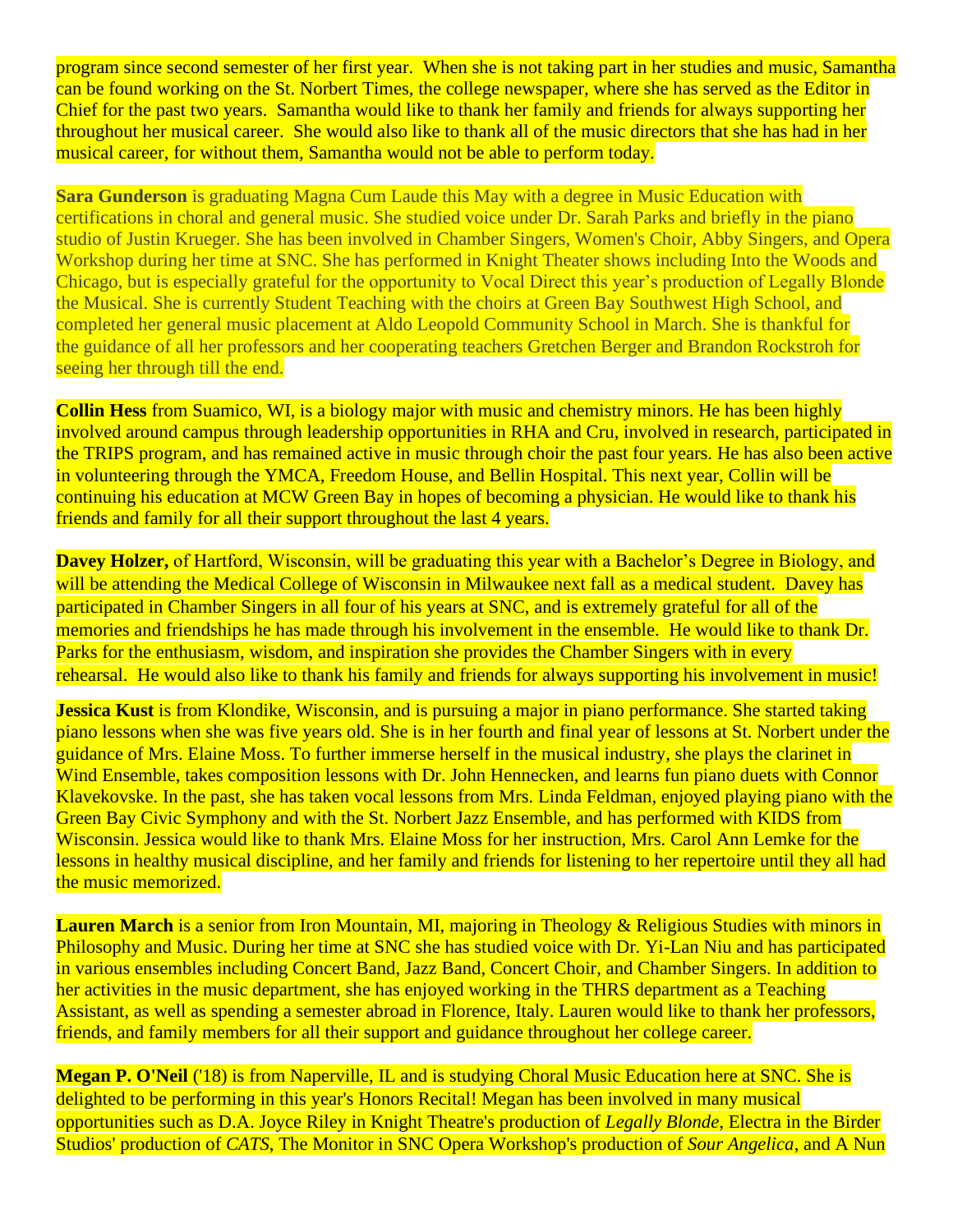in Benet Academy's production of *The Sound of Music*. Megan has also been involved in numerous choral groups over the past 12 years. At SNC, she is currently a member of Chamber Singers, Concert Choir, and Mass Choir. In addition to the Benet Choral Program, for six years, she was a member of the Anima – Glen Ellyn Children's Chorus. Her Anima tenure was highlighted by frequent performances with both The Chicago Symphony Orchestra and The Lyric Opera of Chicago in works such as Mendelssohn's 'A Midsummer Night's Dream', and Berlioz's 'The Damnation of Faust'. Megan would like to thank her boyfriend, roommates, friends, and especially her parents for all their love and support! Thanks for telling me to 'Have a good sing!' Mom and Dad!

**Jessica Rabbitt**, of La Crosse, WI, will be graduating this spring with a Bachelor in Psychology and a minor in Art. In her four years at St. Norbert College she has remained an active member of St. Norbert's Chamber Singers, studied abroad in England in the fall of 2015, and has volunteered with the YMCA and Special Olympics. Jessica is very grateful to St. Norbert College for all the wonderful opportunities and people that she has been blessed with in attending here. She plans to pursue a Masters in Art Therapy in the near future, but for the time being will be working as a therapist in an Autism Center in La Crosse.

**Kathryn Sauter**, from Appleton, Wisconsin, is a graduating senior with a major in Biology as well as minors in Business Administration and Music. During her time at St. Norbert College, she has participated in various musical ensembles including Concert Choir, Vocal Jazz, and Hand Bell Choir. In addition, she served as the president of Knight Theatre and performed with the Knights on Broadway. After graduation, Kathryn will pursue a career combining her interests in biology and business. She would like to thank her family, friends, and professors for their ongoing support, encouragement, and guidance throughout the past four years.

**Chloe Shepard** of Rhinelander, WI will be graduating this May with a Bachelor in Music Education with certifications in choral and general music. In her time at St. Norbert College she has been involved musically with Women's Choir, Chamber Singers, Abbey Singers and was in the voice studio of Linda Feldmann. Singing has been a lifelong passion for her and she will continue to live out that passion as a music teacher. Chloe is currently student teaching at Edison Middle School in Green Bay, WI and is looking forward to directing at her first concert next week. Outside of music she is greatly involved with the Greek Life community as a member of Kappa Beta Gamma and BIG. Chloe would like to thank everyone who has supported her these past four year, especially her parents who have never doubted what she could do. Thanks Mom and Dad!

**Teagan Wernicke** will be graduating with a degree in Middle Childhood to Early Adolescence Education and a minor in science education. She has been involved in music her entire life, but was only able to participate in the St. Norbert College Concert Choir during her freshman year and this current semester due to her crazy schedule. Aside from taking classes, Teagan is a hurdler and jumper on the St. Norbert track and field team, and she loves to twirl around the dance floor at ballroom dancing club. Teagan also studied abroad in Ireland, student taught in Scotland, and traveled to South Africa to sing with the St. Norbert College choir in the summer of 2014. She is extremely grateful to her family and professors for giving her these unforgettable opportunities and for inspiring and supporting her love of music ever since she was a little girl.

# *St. Norbert College Music Department*